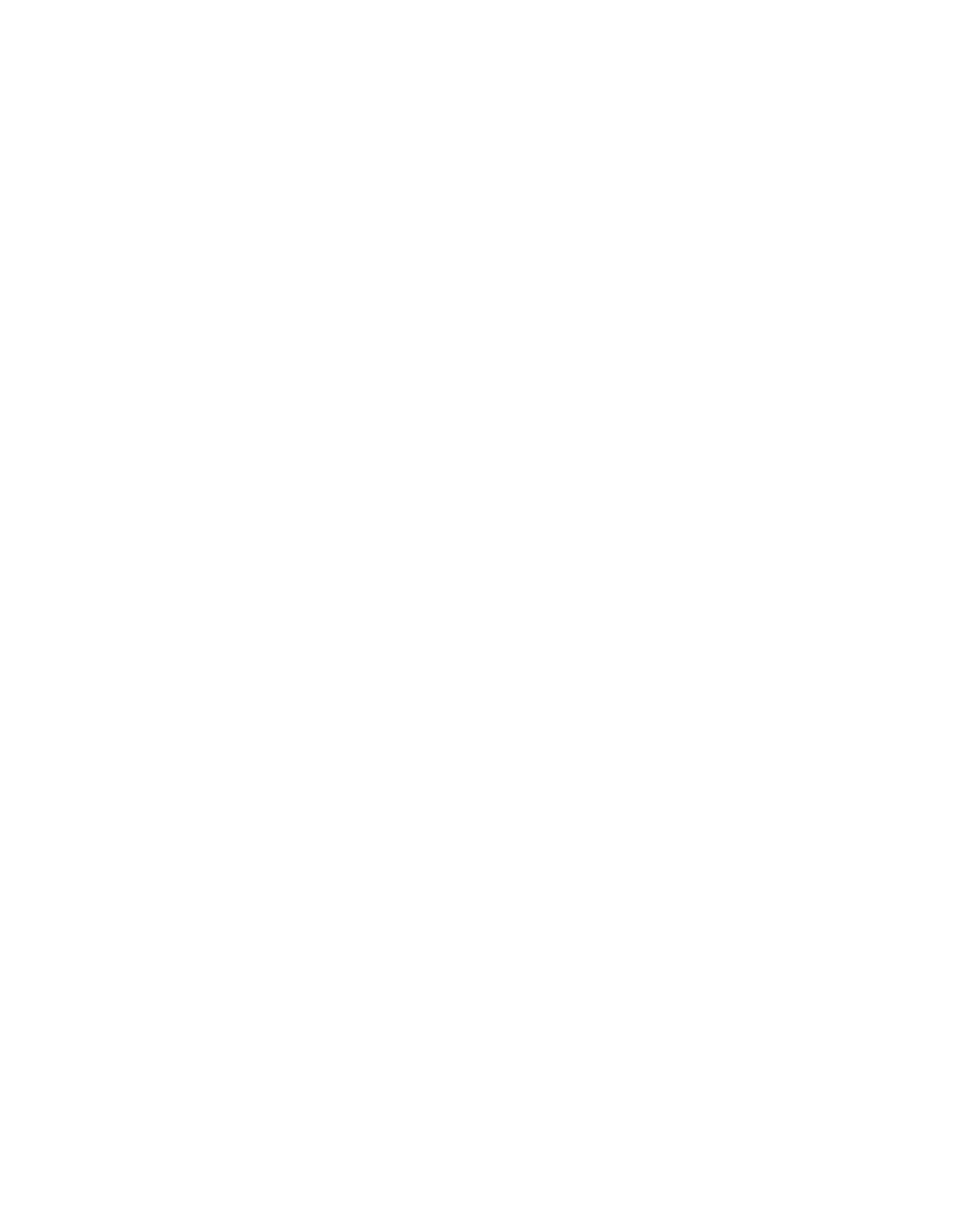# Verification of the cross 3d algorithm on quantum chemistry data

Heinz-Jurgen Flad, Boris N. Khoromskij, Max-Planck-Institut für Mathematik in den Naturwissenschaften, Inselstr. 22-26, D-04103 Leipzig, Germany; {flad, bokh}@mis.mpg.de

Dmitry V. Savostyanov, and Eugene E. Tyrtyshnikov Institute of Numerical Mathematics, Russian Academy of Sciences, Gubkina 8, 119333 Moscow, Russia; tee@inm.ras.ru

#### Abstract

A recently developed cross 3d algorithm is applied to approximation of the electron density function. The algorithm is proved to be fast and reliable on a sample of quantum chemistry data produced by the MOLPRO package.

AMS Subject Classification: 65F30, 65F50, 65N35, 65F10

Key words: Tensor approximation, Tucker core, cross 3D algorithm, quantum chemistry, electron density function, separable approximations, matrix approximations, low-rank matrices, numerical methods.

# 1 Introduction

Beginning from [7] and [14] the idea of tensor approximation of operators and functions has led to agreeable tools in large-scale problems of computational physics and chemistry. Recent papers show that this technique is remarkably efficient in multi-dimensional computations, where the traditional methods fail due to the storage limitations. In particular, we mention results for many-particle models based on the Hartree-Fock/Kohn-Sham equations in electronic structure calculations [12, 15, 2, 3, 17]. In the present paper we discuss numerical and algorithmic aspects of the modern tensor approximation methods with applications to electronic structure calculations.

We consider the *electron density function*  $f(x, y, z)$  given as a sum of polynomially weighted gaussians

$$
f(x, y, z) = \sum_{i=1}^{m} \sum_{j=1}^{m} \sigma_{ij} \Phi_{ij}^{(1)}(x) \Phi_{ij}^{(2)}(y) \Phi_{ij}^{(3)}(z),
$$

where  $\Phi_{ij}^{(k)}(t)$  is defined for  $k = 1, 2, 3$  as follows:

$$
\Phi_{ij}^{(k)}(t) = (t - t_i^{(k)})^{\beta_i^{(k)}} (t - t_j^{(k)})^{\beta_j^{(k)}} \exp \left( -(\alpha_i + \alpha_j)(t - t_{ij}^{(k)})^2 \right).
$$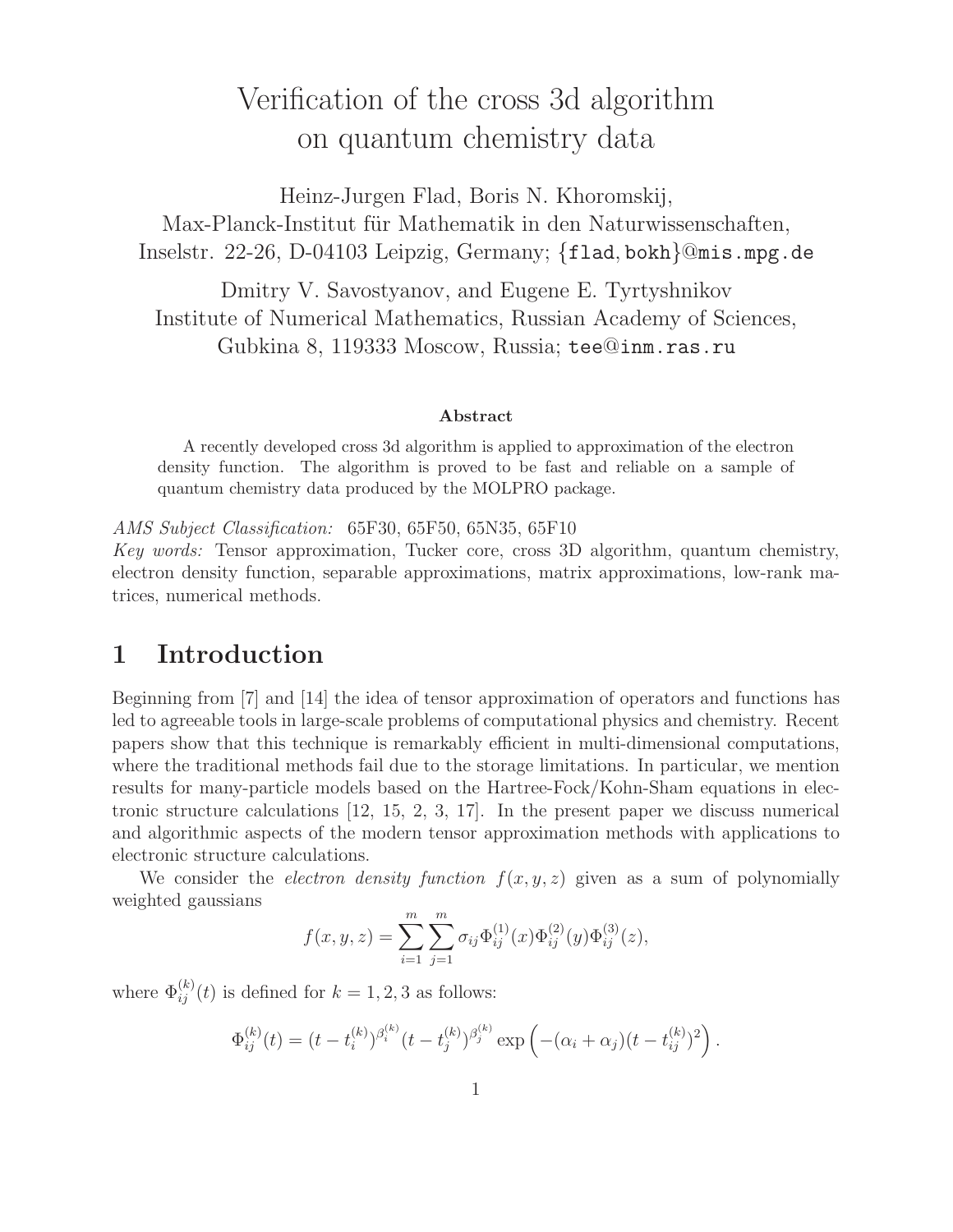The function  $f(x, y, z)$  may be written in a form of trilinear decomposition

$$
f(x, y, z) = \sum_{t=1}^{R} \sigma_t \varphi(x, x_t^{\text{orb}}, \nu_t, \alpha_t) \varphi(y, y_t^{\text{orb}}, \mu_t, \alpha_t) \varphi(z, z_t^{\text{orb}}, \lambda_t, \alpha_t),
$$

or in a simpler way as

$$
f(x, y, z) = \sum_{t=1}^{R} a_t(x)b_t(y)c_t(z).
$$

This representation is very useful in computations as a data compression tool. After discretization of  $f(x, y, z)$  on a given  $n \times n \times n$  grid it requires  $n<sup>3</sup>$  words of memory, while the trilinear form representation is defined by  $3nR$  parameters.

The tensor compression of data looks very promising in chemical computations. However, the value of tensor rank  $R$ , obtained by chemical modelling programs (e.g. MOLPRO), is quite large even for simple molecules:

$$
R(CH_4) = 1334
$$
,  $R(C_2H_6) = 3744$ ,  $R(C_2H_5OH) = 6945$ .

To make chemical computations really effective, we are to find a tensor approximation  $f(x, y, z)$  to the electron density with the following properties:

$$
|| f(x, y, z) - \tilde{f}(x, y, z)|| \le \varepsilon ||f(x, y, z)||,
$$
\n
$$
(*)
$$

$$
\tilde{f}(x, y, z) = \sum_{i=1}^{r} \tilde{a}_i(x) \tilde{b}_i(y) \tilde{c}_k(z).
$$
\n
$$
(*_b)
$$

Of course, we expect that  $r \ll R$ .

The numerical solution of this problem can be carried out as follows.

Algorithm 1.1 (General scheme for trilinear approximation of a 3D function).

1. Introduce a grid in a subdomain in  $\mathbb{R}^3$ . To utilise the tensor structure of data, we choose the grid as tensor product of three one-dimensional grids, and for simplicity of presentation we choose them uniform. Therefore, our grid is a set of points

$$
(x_i, y_j, z_k) = (x_0 + ih, y_0 + jh, z_0 + kh), \quad 0 \le i, j, k \le N, \quad h = D/N.
$$
 (1.1)

2. Obtain an initial discretization of the electron density function on the grid

$$
f_{ijk} = f(x_i, y_j, z_k) = \sum_{t=1}^{R} a_t(x_i) b_t(y_j) c_t(z_k).
$$
 (1.2)

We choose a collocation approximation method just to simplify the presentation (other grid-based approximations can be used as well). It should be emphasized that we need not to store a full 3D array data. An explicit option is to store just the values  $a_t(x_i), b_t(y_i), c_t(z_k)$  using only 3RN memory cells. An implicit option is to deal with a procedure that can compute any entry  $f_{ijk}$  on demand but actually used to compute a relativly small subset of all the entries.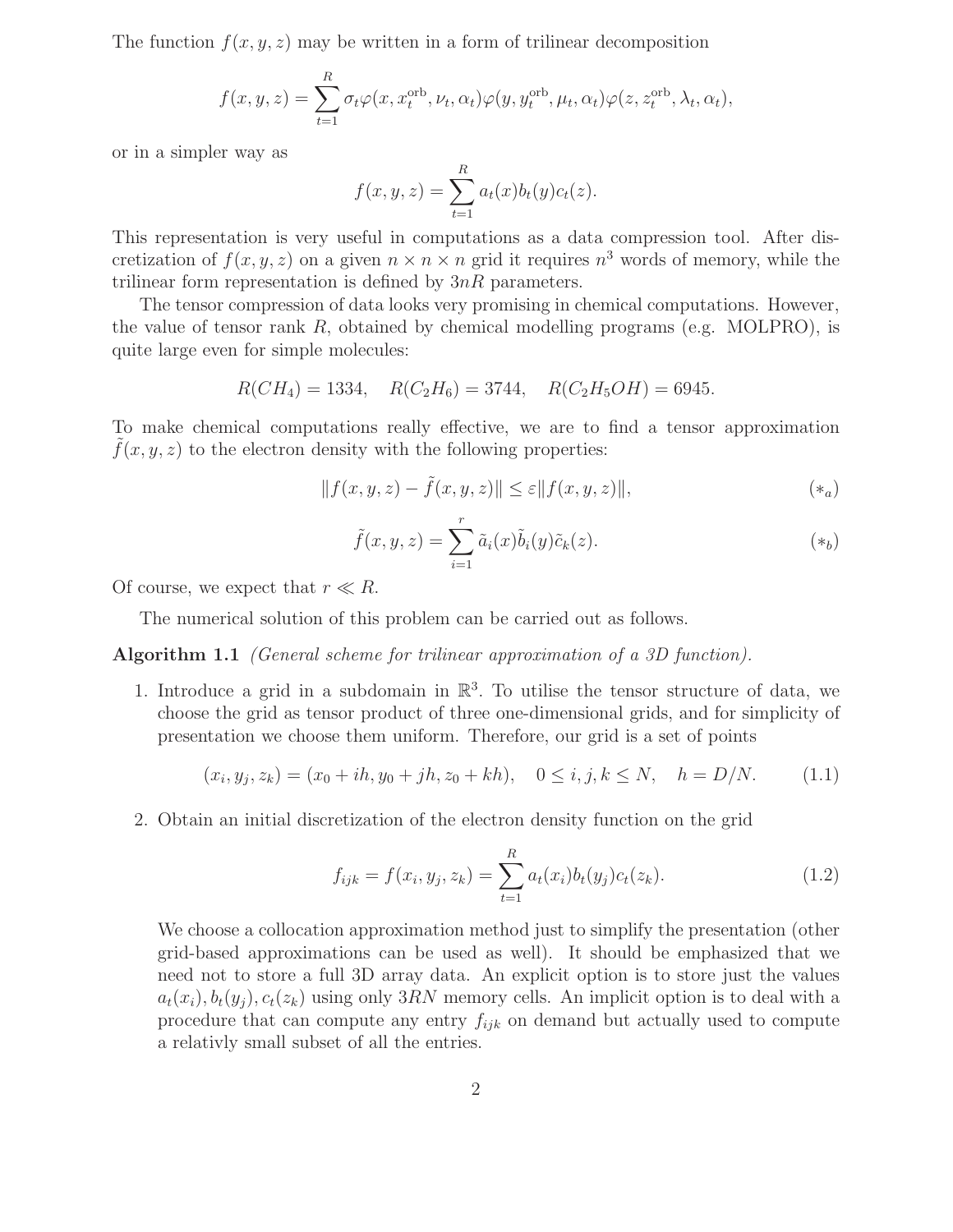3. Approximate the data array  $\mathcal{F} = [f_{ijk}], 0 \leq i, j, k \leq N$ , by another array  $\tilde{\mathcal{F}} = [\tilde{f}_{ijk}]$  of a smaller tensor rank. Prior to the computations, we have to define a norm to be used in  $(*_a)$  and choose an appropriate discrete norm. Usually we deal with the  $L_2$  norm and construct tensor approximations using the Frobenius norm: for a tensor  $\mathcal{A} = [a_{ijk}]$ of size  $n_1 \times n_2 \times n_3$  the Frobenius norm reads

$$
||\mathcal{A}|| = ||\mathcal{A}||_F = \left(\sum_{i=1}^{n_1} \sum_{j=1}^{n_2} \sum_{k=1}^{n_3} a_{ijk}^2\right)^{1/2}.
$$

The approximation problem becomes of the form

$$
\|\mathcal{F} - \tilde{\mathcal{F}}\|_{F} \le \varepsilon \|\mathcal{F}\|_{F}, \qquad \tilde{f}_{ijk} = \sum_{t=1}^{r} \tilde{a}_{it} \tilde{b}_{jt} \tilde{c}_{kt}, \qquad (1.3)
$$

where  $\tilde{a}_{it}$ ,  $\tilde{b}_{jt}$  and  $\tilde{c}_{kt}$  can be thought of as grid values of functions  $\tilde{a}_t(x)$ ,  $\tilde{b}_t(y)$  and  $\tilde{c}_t(z)$ from  $(*_b)$ . We also use a shorter notation for the trilinear decomposition via a triple of matrices:  $\mathcal{F} = (A, B, C)$ .

The approximation step is not simple, especially for large grids and complicated molecules (when  $N$  and  $R$  are about some thousands). Most usually, it consists in the two steps:

(a) Compute a Tucker approximation for a given data array

$$
\|\mathcal{F} - \tilde{\mathcal{F}}\|_{F} \le \varepsilon \|\mathcal{F}\|_{F}, \quad \tilde{f}_{ijk} = \sum_{i'=1}^{r_1} \sum_{j'=1}^{r_2} \sum_{k'=1}^{r_3} g_{i'j'k'} u_{ii'} v_{jj'} w_{kk'}.
$$
 (1.4)

Here, the matrices

$$
U = [u_{ii'}] \in \mathbb{R}^{N \times r_1}, \quad V = [v_{jj'}] \in \mathbb{R}^{N \times r_2}, \quad W = [w_{kk'}] \in \mathbb{R}^{N \times r_3}
$$

(referred to as Tucker factors) can be chosen orthogonal, and this is formally required by the definition of the Tucker decomposition. But in our paper we treat the orthogonality of Tucker factors as an additional property and consider Tucker-like decompositions with general  $U, V$  and  $W$  as well. We also use a shorter tensor-matrix notation:

$$
\tilde{\mathcal{F}} = \mathcal{G} \times_1 U \times_2 V \times_3 W.
$$

The symbol " $\times_p$ " is used to define a tensor-by-matrix contraction along the mode p; for a tensor  $\mathcal{A} = [a_{ijk}] \in \mathbb{R}^{n_1 \times n_2 \times n_3}$  and a matrix  $B \in \mathbb{R}^{m_2 \times n_2}$  the result of " $\mathcal{A} \times_2 B$ " is a tensor  $\mathcal{C} = [c_{ijk}] \in \mathbb{R}^{n_1 \times m_2 \times n_3}$  with elements

$$
c_{ijk} = \sum_{j'=1}^{n} a_{ij'k} b_{jj'}.
$$

The Tucker approximation with orthogonal factors is often used as a dimensionality reduction tool, in a way similar to the SVD. Despite that all entries of the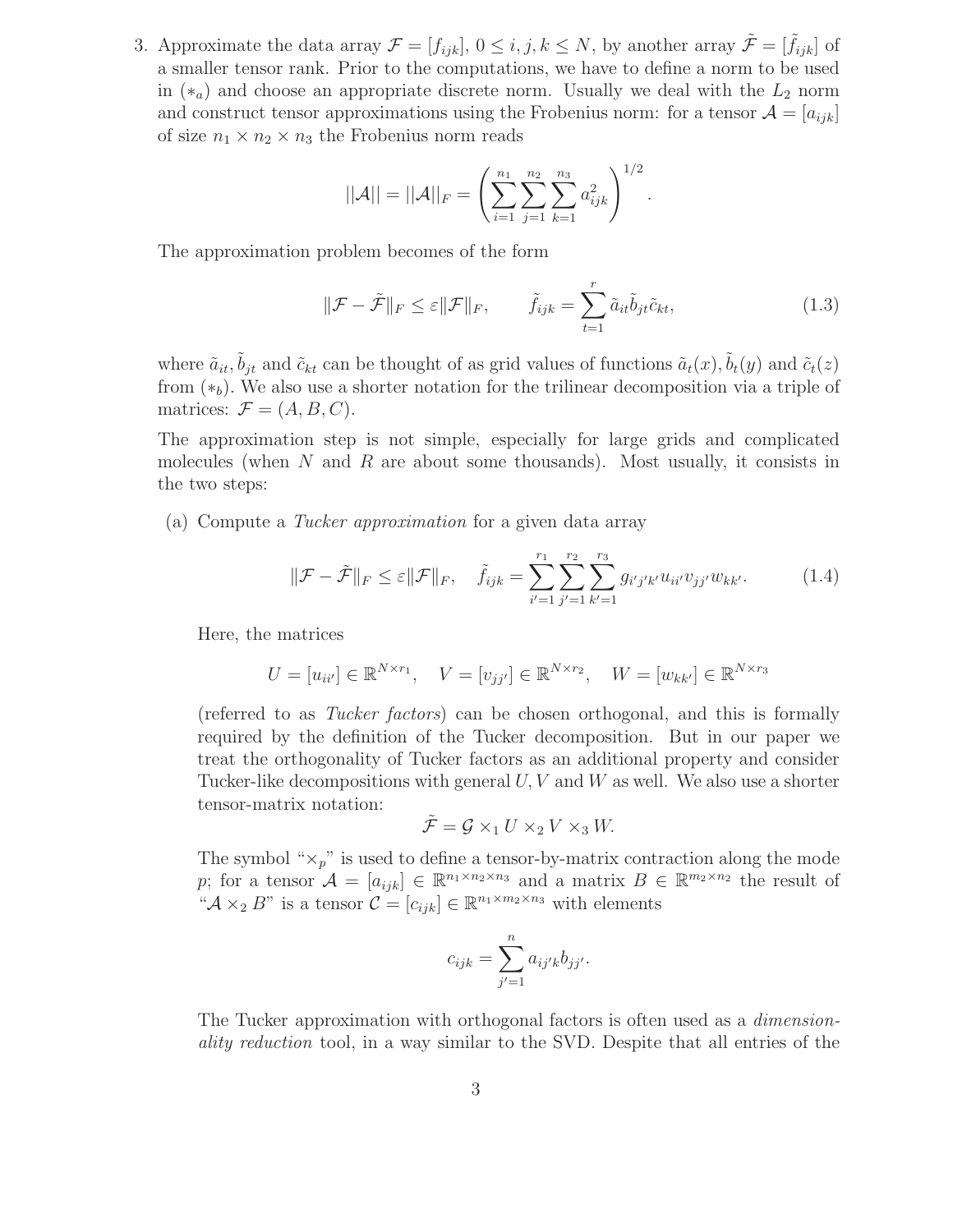initial array may not differ much in the magnitude, the entries of the Tucker core array  $\mathcal G$  get to vary in the magnitude a lot stronger (like singular values of a matrix) and many can be neglected without a big loss in accuracy. In the result, we can work with a reduced core array whose mode sizes are considerably smaller than the initial ones:  $r_1, r_2, r_3 \ll N$ .

(b) Consider the *reduced core array*  $\mathcal{G} = [g_{i'j'k'}]$  and approximate it in the trilinear format:

$$
g_{i'j'k'} = \sum_{t=1}^r u'_{i't}v'_{jt}w'_{k't}.
$$

Substitute the result in (1.4) and build up the trilinear approximation (1.3) for the array  $\mathcal{F}.$ 

4. When a trilinear approximation (1.3) for  $\mathcal F$  is computed, we can interpolate the trilinear factors  $u_{it}$ ,  $v_{it}$ ,  $w_{kt}$  and come up with a trilinear approximation  $(*)$  to the initial function.

The two-step procedure for computation of (1.3) is more viable, because the trilinear decomposition (which is the most tricky part of computation) is now applied to a small array.

A detailed discussion of the two-level tensor representations (formats) can be found in [16, 18, 19]. All the same, the Tucker approximation of large-scale arrays requires some special tools. A standard method for the Tucker approximation involves three SVD applied to unfoldings of F. The cost ammounts to  $\mathcal{O}(N^4)$  flops, which we cannot afford. Utilising the initial trilinear decomposition, we reduce the complexity to  $\mathcal{O}(NR^2)$ , this approach is better but still very slow for large R and N. Thus, we should be interested to apply the cross 3D algorithm proposed in [21] as it requires  $\mathcal{O}(Nr^a)$  flops,  $1 \le a \le 2$ .

# 2 SVD-based algorithms for Tucker approximation

## 2.1 Tucker decomposition via SVD

The unfoldings of  $n_1 \times n_2 \times n_3$  tensor A are rectangular matrices  $A^{(1)}$  of size  $n_1 \times n_2 n_3$ ,  $A^{(2)}$ of size  $n_2 \times n_1 n_3$  and  $A^{(3)}$  of size  $n_3 \times n_1 n_2$ , with elements

$$
A^{(1)} = [a_{ijk}^{(1)}] = [a_{i(jk)}], \quad A^{(2)} = [a_{ijk}^{(2)}] = [a_{j(ki)}], \quad A^{(3)} = [a_{ijk}^{(3)}] = [a_{k(ij)}].
$$

The superscripts 1, 2, 3 in the definitions of unfoldings point to the mode index (first, second or third), two other mode indices are merged into one "long index".

A well-known method for the computation of the Tucker decomposition is based on the SVD algorithm.

Algorithm 2.1 (Tucker decomposition/approximation).

1. Given data array  $\mathcal{F}$ , consider three rectangular unfolding matrices of appropriate sizes  $F^{(1)}, F^{(2)}, F^{(3)},$  which contain mode vectors (columns along i, rows along j and fibers along  $k$ ).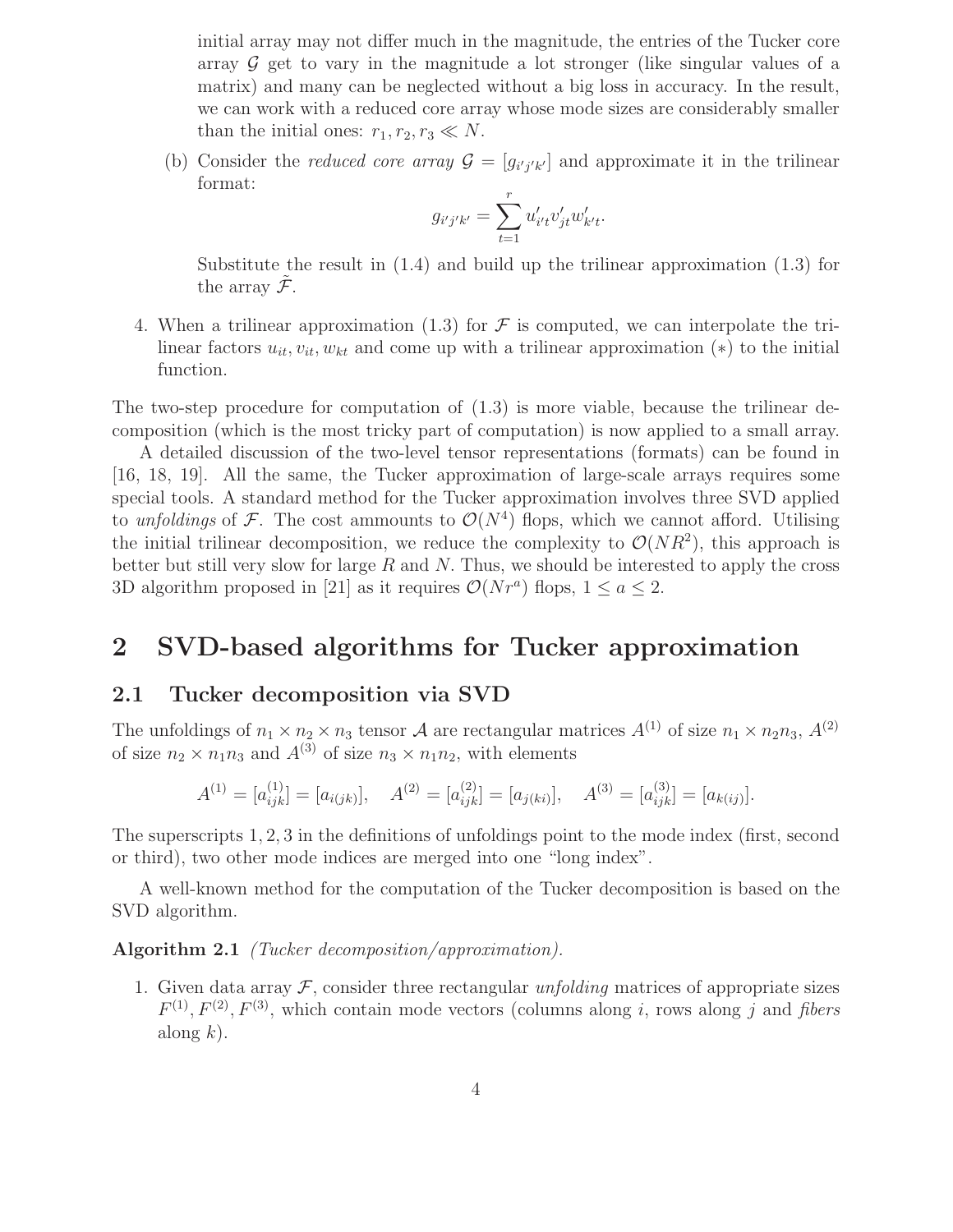Table 2.1: Memory and time requirements for Tucker approximation via 3 SVDs

| grid size $N \mid 1280$                     | 2560 | 5120 |
|---------------------------------------------|------|------|
| memory for $N^3$ elements 16Gb 125Gb 1 Tb   |      |      |
| time for $SVD-s^*$   7 hours 5 days 76 days |      |      |

 $\star$  Time is given for hypothetic 10GHz CPU, working at 100% efficiency on SVD algorithm with complexity  $32mn \min(m, n)$  flops (where  $m \times n$  is matrix size).

2. The left ("short") singular vectors of the SVD-s of these matrices

$$
F^{(1)} = U\Sigma_1 \Phi_1^T, \qquad F^{(2)} = V\Sigma_2 \Phi_2^T, \qquad F^{(3)} = W\Sigma_3 \Phi_3^T \tag{2.1}
$$

give the factors  $U, V, W$  of the Tucker decomposition. A Tucker approximation can be obtained with prescribed accuracy by appropriate truncation of singular vectors in Tucker factors, corresponding to the singular values below the chosen threshold.

3. The core is computed as contraction of the data array with the Tucker factors

$$
g_{i'j'k'} = \sum_{i=0}^{N} \sum_{j=0}^{N} \sum_{k=0}^{N} a_{ijk} u_{ii'} v_{jj'} w_{kk'}, \quad \text{or} \quad \mathcal{G} = \mathcal{A} \times_1 U^T \times_2 V^T \times_3 W^T.
$$
 (2.2)

This method is quite simple and provide us with a robust tool for approximation of data arrays with prescribed accuracy. However, it is computationally expensive: for an  $N \times N \times N$ array F, the complexity for the SVDs is  $\mathcal{O}(N^4)$ , and memory to keep the unfoldings is  $3N^3$ . In Table 2.1 it is easy to see, that these performance requirements are tough for typical grids used in the modelling in quantum chemistry. Therefore, the standard Tucker decomposition method is not feasible for our purposes.

### 2.2 SVD filtering of trilinear factors

To develop a faster method for the Tucker approximation, let us make use of the initial trilinear structure of data  $(1.2)$ . If the tensor rank R is sufficiently small, we can proceed in a trivial way.

Algorithm 2.2 (Low-rank  $3L \rightarrow Tucker$ )

1. Compute the QR decomposition of the trilinear factors

$$
A = UR_a, \quad B = VR_b, \quad C = WR_c, \qquad R_a, R_b, R_c \in \mathbb{R}^{R \times R}
$$

2. Form the core array  $\mathcal{G} = [g_{i'j'k'}]$ 

$$
g_{i'j'k'} = \sum_{t=1}^{R} (r_a)_{i't}(r_b)_{j't}(r_c)_{k't}, \qquad 1 \le i', j', k' \le R.
$$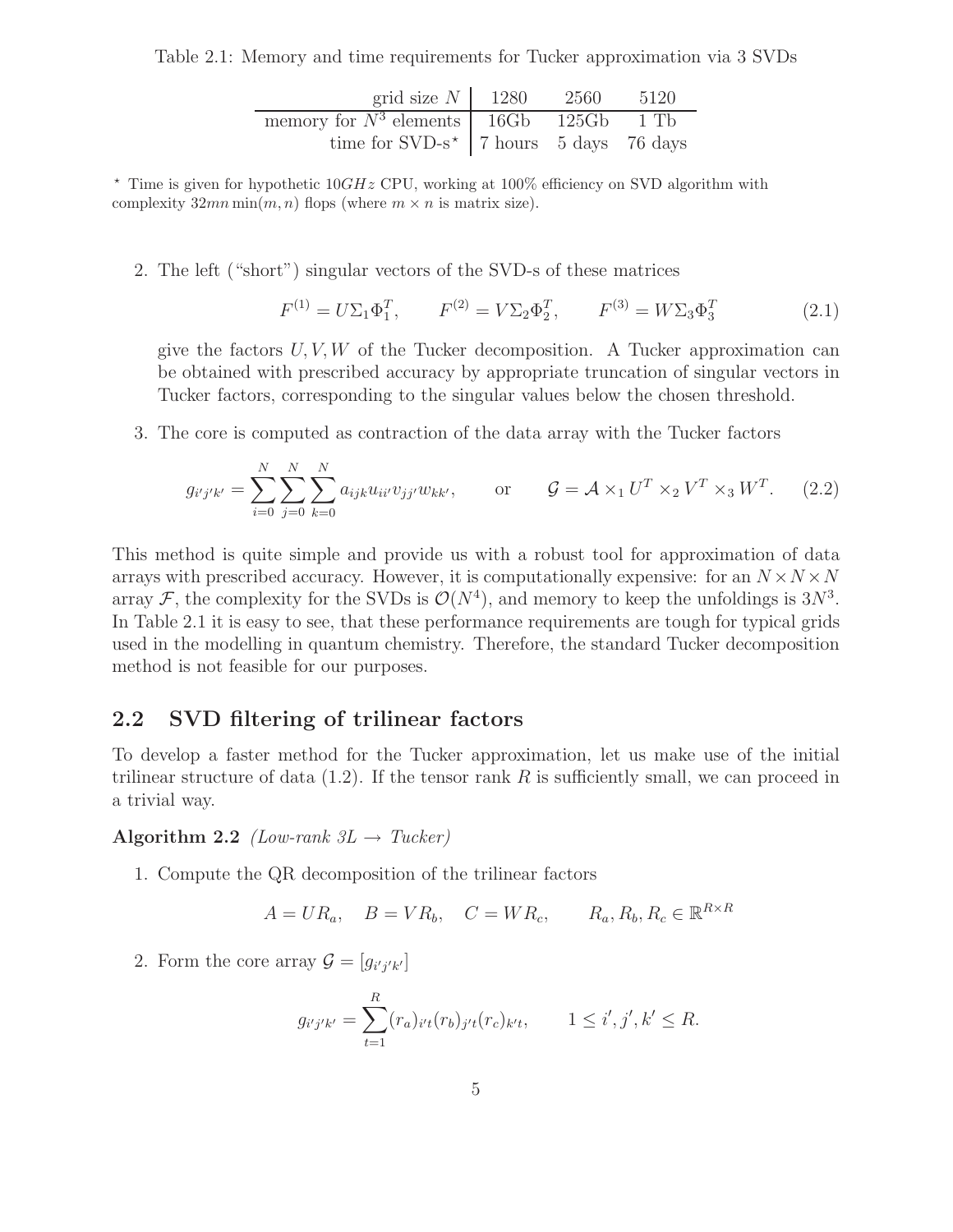3. Apply the Tucker approximation Algorithm 2.1 to the core array and reduce the dimensionality:

$$
\|\mathcal{G}-\tilde{\mathcal{G}}\|_{F}\leq \varepsilon \|\mathcal{G}\|_{F},\quad \tilde{\mathcal{G}}=\mathcal{H}\times_1 U'\times_2 V'\times_3 W',\qquad \mathcal{H}\in\mathbb{R}^{r_1\times r_2\times r_3}.
$$

4. Finally, the Tucker approximation of  $\mathcal F$  reads

$$
\tilde{F} = \mathcal{H} \times_1 U U' \times_2 V V' \times_3 W W'
$$

One part of this method is the Tucker decomposition of an  $R \times R \times R$  array and therefore requires  $\mathcal{O}(NR^2 + R^4)$  flops. Hence, it is also inapplicable when R exceeds some thousands.

To improve the method in case of large  $R$ , we perform pre-filtering of the Tucker factors U, V, W prior to computing the core  $\mathcal{G}$ , i.e. before step 2 of Algorithm 2.2. This filtering changes trilinear factors  $A, B, C$  so that we can control accuracies

$$
\varepsilon_1 = ||A - \tilde{A}||_F, \quad \varepsilon_2 = ||B - \tilde{B}||_F, \quad \varepsilon_3 = ||C - \tilde{C}||_F.
$$

The question is how should we choose  $\varepsilon_1, \varepsilon_2$  and  $\varepsilon_3$  for the required accuracy in (1.3) to be guaranteed? Let  $\mathcal{F} = (A, B, C)$  and  $\tilde{\mathcal{F}} = (\tilde{A}, \tilde{B}, \tilde{C})$ . Assuming that differences

$$
\Delta A = A - \tilde{A}, \qquad \Delta B = B - \tilde{B}, \qquad \Delta C = C - \tilde{C}
$$

are small enough, we neglect squares and cubes of them and write down

$$
\mathcal{F} - \tilde{\mathcal{F}} \approx (\Delta A, B, C) + (A, \Delta B, C) + (A, B, \Delta C),
$$
  

$$
\|\mathcal{F} - \tilde{\mathcal{F}}\|_F \le \|(\Delta A, B, C)\|_F + \|(A, \Delta B, C)\|_F + \|(A, B, \Delta C)\|_F.
$$

To bound  $\|(\Delta A, B, C)\|_F$ , consider the contraction of this array along first index. This does not change the Frobenius norm

$$
\|(\Delta A, B, C)\|_F = \left\|\sum_{t=1}^R \Delta a_{it} b_{jt} c_{kt}\right\|_F = \|\Delta A K\|_F \le \|\Delta A\|_F \|K\|_F,
$$

where

$$
K = [k_{(jk)t}] \in \mathbb{R}^{N^2 \times R}, \quad k_{(jk)t} = b_{jt}c_{kt}, \quad ||K||_F^2 = \sum_{t=1}^R ||b_t||_2^2 ||c_t||_2^2
$$

Therefore, we show that

$$
\|(\Delta A, B, C)\|_F \le \|\Delta A\|_F \sqrt{\sum_{t=1}^R \|b_t\|_2^2 \|c_t\|_2^2}.
$$

Of course, we can write also  $\|(\Delta A, B, C)\|_F \leq \|\Delta A\|_F \|B\|_F \|C\|_F$ , but this pretty-looking bound is too much overestimated to be good for practice.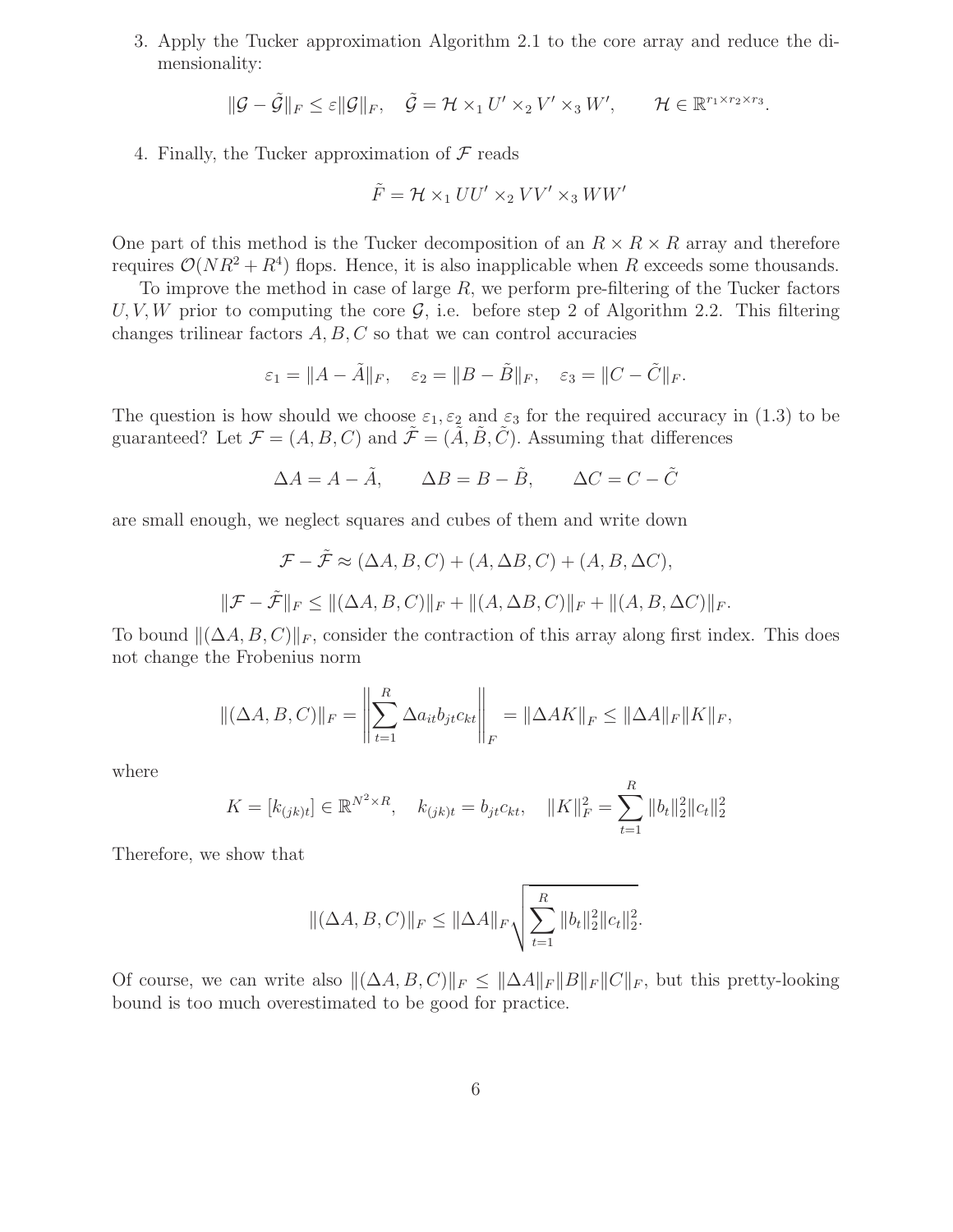Finally, we have

$$
\|\mathcal{F} - \tilde{\mathcal{F}}\|_{F} \leq \|\mathbf{A}\|_{F} \|K\|_{F} + \|\Delta B\|_{F} \|L\|_{F} + \|\Delta C\|_{F} \|M\|_{F},
$$
  

$$
\|K\|_{F}^{2} = \sum_{t=1}^{R} \|b_{t}\|_{2}^{2} \|c_{t}\|_{2}^{2}, \quad \|L\|_{F}^{2} = \sum_{t=1}^{R} \|a_{t}\|_{2}^{2} \|c_{t}\|_{2}^{2}, \quad \|M\|_{F}^{2} = \sum_{t=1}^{R} \|a_{t}\|_{2}^{2} \|b_{t}\|_{2}^{2}.
$$
 (2.3)

Now we can set

$$
\varepsilon_1 = \frac{\varepsilon}{3} \|\mathcal{F}\|_F / \|K\|_F, \quad \varepsilon_2 = \frac{\varepsilon}{3} \|\mathcal{F}\|_F / \|L\|_F, \quad \varepsilon_3 = \frac{\varepsilon}{3} \|\mathcal{F}\|_F / \|M\|_F, \tag{2.4}
$$

filter trilinear factors with thresholds

$$
\|\Delta A\|_F \le \varepsilon_1, \quad \|\Delta B\|_F \le \varepsilon_2, \quad \|\Delta C\|_F \le \varepsilon_3,
$$

and have  $\|\mathcal{F} - \tilde{\mathcal{F}}|_F \leq \varepsilon \|F\|_F$ .

To complete the prescriptions, we should find a method of fast computation for  $\|\mathcal{F}\|_F =$  $\|(A, B, C)\|_F$ . Here it is:

$$
\|\mathcal{F}\|_{F}^{2} = \sum_{i,j,k=0}^{N} \left( \sum_{t=1}^{R} a_{it} b_{jt} c_{kt} \right)^{2} = \sum_{t,\tau=1}^{R} \left( \sum_{i=1}^{N} a_{it} a_{i\tau} \right) \left( \sum_{j=1}^{N} b_{jt} b_{j\tau} \right) \left( \sum_{k=1}^{N} c_{kt} c_{k\tau} \right).
$$
  

$$
\|\mathcal{F}\|_{F}^{2} = \sum_{t,\tau=1}^{R} \left( G_{A} \circ G_{B} \circ G_{C} \right)_{t\tau}, \qquad G_{A} = A^{T} A, \quad G_{B} = B^{T} B, \quad G_{C} = C^{T} C,
$$
 (2.5)

where "∘" defines element-by-element multiplication of matrices.

We are ready to present

Algorithm 2.3 (High-rank  $3L \rightarrow Tucker$ )

- 1. Compute the norm of a given data array  $\mathcal{F} = (A, B, C)$  as shown in (2.5). It requires  $6NR^2$  flops for computing the Gram matrices and  $3R^2$  flops to compute the sum of elements of their product.
- 2. Perform SVD-s with the factors A, B and C and filter small singular numbers and vectors using the threshold values  $\varepsilon_1, \varepsilon_2$  and  $\varepsilon_3$ , defined in (2.4):

$$
||A - \tilde{A}||_F \le \varepsilon_1, \qquad ||B - \tilde{B}||_F \le \varepsilon_2, \qquad ||C - \tilde{C}||_F \le \varepsilon_3,
$$
  

$$
\tilde{A} = U\Sigma_1 \Phi_1, \quad \tilde{B} = V\Sigma_2 \Phi_2, \quad \tilde{C} = W\Sigma_3 \Phi_3,
$$
  

$$
U \in \mathbb{R}^{N \times \rho_1}, \quad V \in \mathbb{R}^{N \times \rho_2}, \quad W \in \mathbb{R}^{N \times \rho_3}.
$$

This step requires  $\mathcal{O}(NR \min(N, R))$  flops.

3. Rewrite  $\tilde{\mathcal{F}} = (U\Sigma_1\Phi_1, V\Sigma_2\Phi_2, W\Sigma_3\Phi_3)$  as the Tucker decomposition

$$
\tilde{\mathcal{F}} = \mathcal{G} \times_1 U \times_2 V \times_3 W, \quad \mathcal{G} = (\Sigma_1 \Phi_1, \Sigma_2 \Phi_2, \Sigma_3 \Phi_3) \in \mathbb{R}^{\rho_1 \times \rho_2 \times \rho_3}.
$$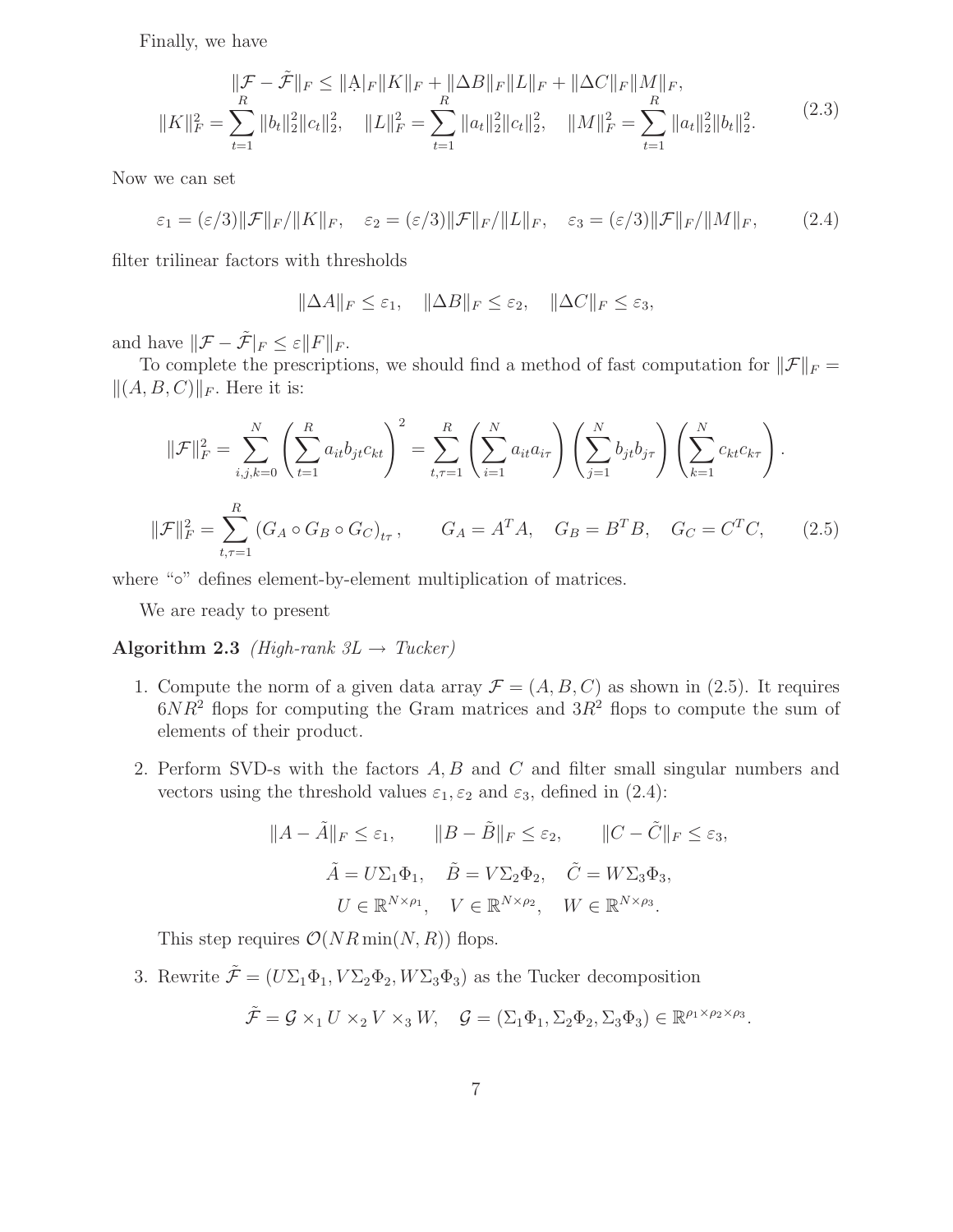Table 2.2: Tucker approximation results by Algorithm 2.3,  $N = 5120$ ,  $\varepsilon = 10^{-7}$ 

| molecule   |        | R   mode ranks $\rho_1, \rho_2, \rho_3$ mode ranks $r_1, r_2, r_3$ |                          | $time^*$            |
|------------|--------|--------------------------------------------------------------------|--------------------------|---------------------|
| $CH_4$     | 1334   | $79 \times 86 \times 86$                                           | $41 \times 41 \times 41$ | $5.5\text{min}$     |
| $C_2H_6$   | 3744   | $80 \times 100 \times 133$                                         | $30 \times 50 \times 44$ | 1h40min             |
| $C_2H_5OH$ | 6945 ' | $129 \times 198 \times 176$                                        | $70 \times 70 \times 72$ | $\frac{14h}{20min}$ |

 $\star$  Time is measured on 2.2GHz Pentium4 CPU, with code compiled by g77/GNU Fortran (GCC) 3.4.6 compiler, optimised by -O2 option and linked with GotoBLAS-1.24 library.

4. Optionally, we can apply the Tucker approximation algorithm 2.1 to  $\mathcal G$  and reapproximate the core.

$$
\begin{aligned}\n\|\mathcal{G} - \tilde{\mathcal{G}}\|_F &\leq \varepsilon \|\mathcal{G}\|_F, \qquad \mathcal{G} = \mathcal{H} \times_1 U' \times_2 V' \times_3 W', \\
\tilde{F} = \mathcal{H} \times_1 U U' \times_2 V V' \times_3 W W', \qquad \mathcal{H} \in \mathbb{R}^{r_1 \times r_2 \times r_3}.\n\end{aligned}
$$

As a rule, this leads to a significant reduction in the mode ranks, because the thresholds  $\varepsilon_1, \varepsilon_2$  and  $\varepsilon_3$  applied on the step 2 are not exact. It requires  $\mathcal{O}(\rho^4)$  flops with  $\rho =$  $\max(\rho_1, \rho_2, \rho_3)$ .

The overall complexity of the presented method is  $\mathcal{O}(NR^2)$ . Numerical results and timings are given in Table 2.2. The performance is acceptable for  $CH_4$ , but for bigger molecules the running time is still too large.

# 3 Cross 3D approximation method

There are four main ideas behind the cross 3d method [21].

## 3.1 Computation of data array entries only on demand

Preliminary experiments ensure us that data arrays  $\mathcal F$  computed as discretization of the electron density function are likely to admit the Tucker approximation (1.4) with reduced mode ranks  $r_1, r_2, r_3$  for a given relative accuracy  $\varepsilon$ . The same data reduction is achieved by using a Tucker-like approximation

$$
\tilde{\mathcal{F}} = G' \times_1 U' \times_2 V' \times_3 W', \qquad G' \in \mathbb{R}^{r_1 \times r_2 \times r_3} \tag{3.1}
$$

with (non-orthogonal) matrices  $U' \in \mathbb{R}^{N \times r_1}$ ,  $V' \in \mathbb{R}^{N \times r_2}$ ,  $W' \in \mathbb{R}^{N \times r_3}$ , consisting of columns, rows and fibers of  $\mathcal F$ . The accuracy of such an approximation is  $c\epsilon$ , where the *deterioration coefficient*  $c > 1$  depends only on sizes and ranks, but not on the array entries [20, 21]. Moreover, the elements of the core tensor  $G'$  can be computed from the elements of  $U', V', W'$ [20, 21].

A nice property of multidimensional arrays in the chemical applications is that we do not need the whole array  $\mathcal F$  to compute its Tucker approximation  $\tilde F$ . All we need is the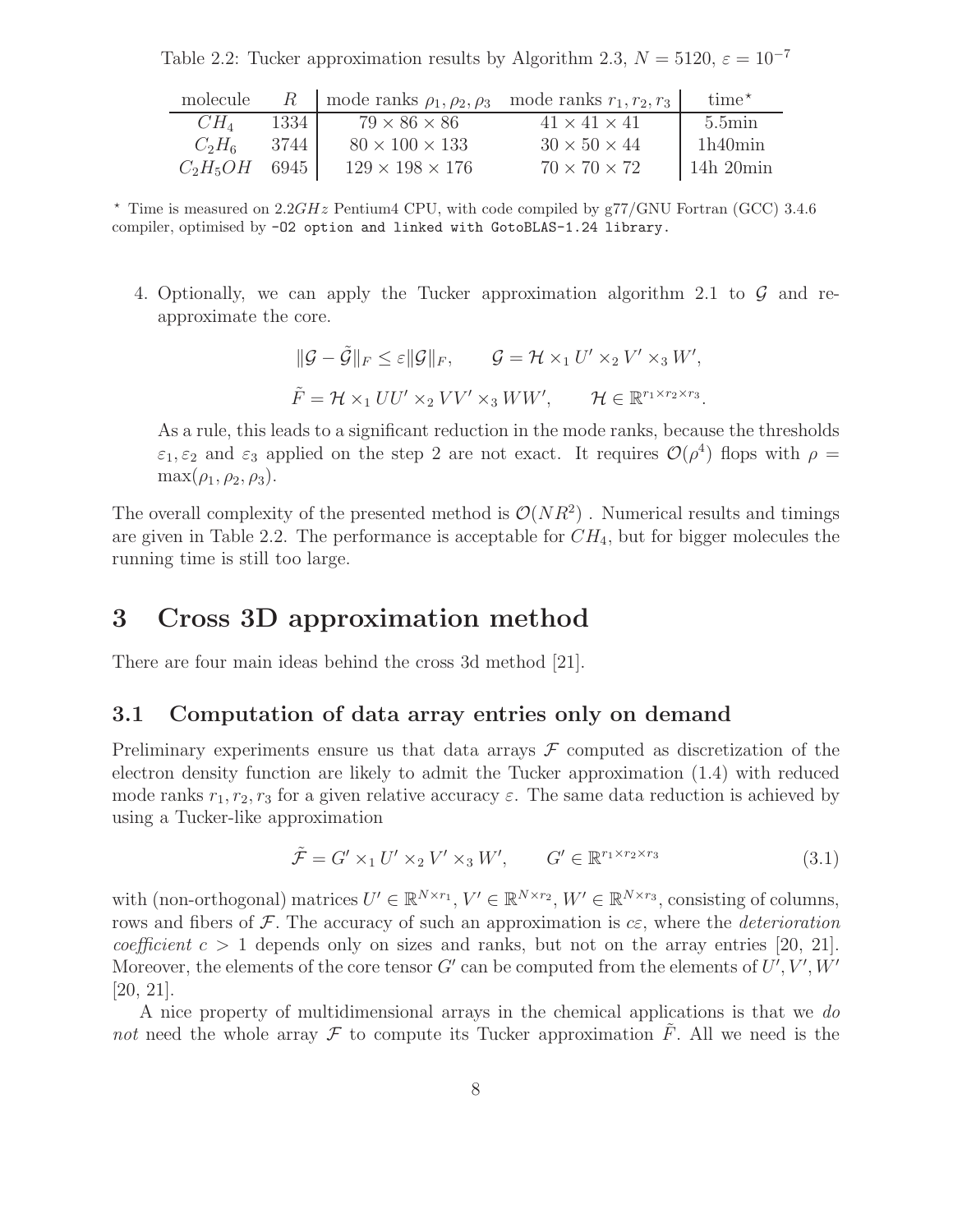knowledge of a small number of very important columns, rows and fibers, that represent with prescribed accuracy the subspace of the Tucker factors and therefore the subspace spanned by all columns/rows/fibers of the given array. The existence of such an approximation and setting it as a target is the first key idea on which Cross 3D hinges.

## 3.2 Maximum-volume principle in matrix approximation

Consider a matrix approximation problem: given a matrix  $F \in \mathbb{R}^{n \times n}$ , find a low-rank approximation

$$
||F - \tilde{F}||_F \le ||F||_F, \qquad F = UGV^T, \qquad U, V \in \mathbb{R}^{n \times r}, G \in \mathbb{R}^{r \times r}
$$

with a prescribed relative accuracy  $\varepsilon$ . This problem can be solved by the SVD, but it requires  $n<sup>3</sup>$  flops and all elements of F to be handled. We are looking for faster methods that do not require all elements of F. Let us restrict ourselves to the *skeleton decomposition*, where U and V consist of columns and rows of F, and  $G = B^{-1}$ , where B is  $r \times r$ -submatrix at the intersection of the columns of U and rows of V. In [22], a good choice for B was proposed and substantiated: we should search for a submatrix B with the maximal modulus of determinant (this value is referred as *volume*) among all  $r \times r$  submatrices. This maximal volume submatrix excels in a good accuracy bound to hold [22]. In practice, maximum-volume approximation is not the best, but is close to the best skeleton and SVD approximations. The maximum-volume strategy is the second key idea in Cross 3D.

## 3.3 Adaptive search for the good cross

The search for a maximum-volume submatrix is NP-difficult, so there is no fast and robust method to solve this problem as it is exactly. However, we may be satisfied with a "sufficiently good" submatrix and some heuristic algorithms. Since these algorithms are to fetch a cross of some columns and rows, we call them cross algorithms. Probably the most simple and effective cross algorithm is the Gauss elimination method using some pivoting technique over dynamically selected sets of the entries of the "active matrix". Using the column and row pivoting considered in [9] we observe that this method is simple but may have breakdowns (quiting when a good approximation is not obtained) if applied as it is. A cheap practical remedy proposed in [24] is a restarted version of this cross method. For the readers convenience, we give here a brief description of the algorithm.

#### Algorithm 3.1 (Cross 2D)

Given a matrix F of approximate rank r, approximate it by a matrix  $\tilde{F}_r$ , which is a sum of r rank-1 matrices  $u_p v_p^T$  (so-called *skeletons*).

- 1. Calculate column  $j_p$  of the matrix F (on first iteration set  $p = 1$  and pick random  $j_p$ ) and subtract from all elements the corresponding elements of already calculated skeletons (on first iteration there are none). In the resulting vector find the largest magnitude element. Suppose it is located in the row  $i_p$ .
- 2. Calculate the row  $i_p$  of the residue and the next pivot which is its largest magnitude element with a restriction that the element from the  $j_p$ -th column can not be chosen again. Suppose this pivot is located in the  $j_{p+1}$ -th column.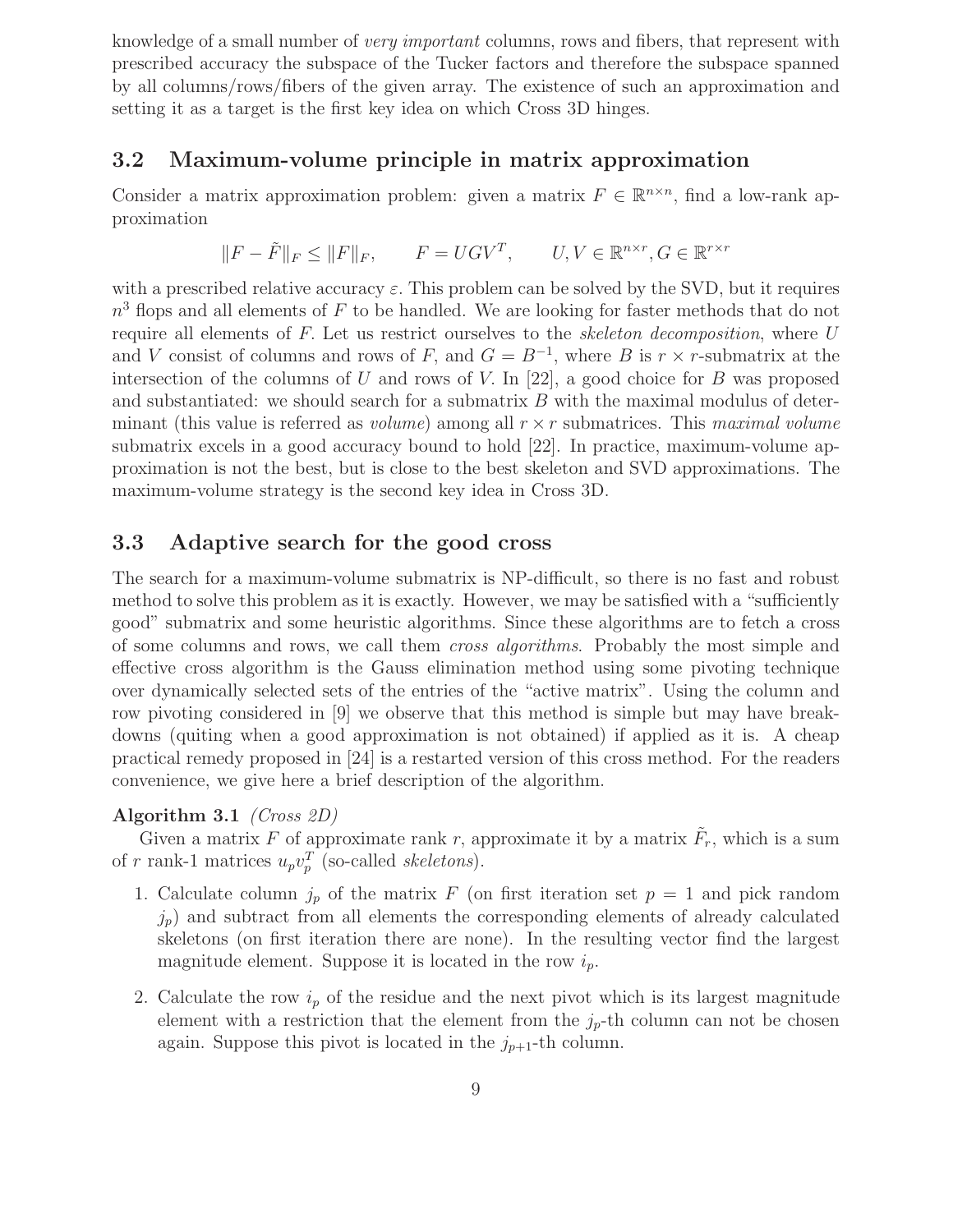Table 3.1: Tucker approximation results by Algorithm Cross 3D,  $N = 5120$ ,  $\varepsilon = 10^{-7}$ 

| molecule        |      | R   mode ranks $\rho_1, \rho_2, \rho_3$ mode ranks $r_1, r_2, r_3$ |                          | $time^{\star}$         |
|-----------------|------|--------------------------------------------------------------------|--------------------------|------------------------|
| $CH_4$          | 1334 | $48 \times 46 \times 47$                                           | $41 \times 41 \times 41$ | $14.5\text{min}$       |
| $C_2H_6$        | 3744 | $34 \times 60 \times 53$                                           | $30 \times 50 \times 44$ | $34\text{min}$         |
| $C_2H_5OH$ 6945 |      | $81 \times 85 \times 87$                                           | $69 \times 70 \times 72$ | $2h\,50\,\mathrm{min}$ |

 $\rho_1, \rho_2, \rho_3$  — number of columns, rows and fibers, computed by Cross 3D method;

 $r_1, r_2, r_3$  — mode ranks after Tucker re-approximation (like in step 4 of Algorithm 2.3).

 $\star$  Time is measured on 2.2GHz Pentium4 CPU, with code compiled by g77/GNU Fortran (GCC) 3.4.6 compiler, optimised by -O2 option and linked with GotoBLAS-1.24 library.

- 3. Calculate the new cross with center at  $(i_p, j_p)$ . Update  $\tilde{F} := \tilde{F} + u_p v_p^T$  to make the approximation exact on the elements, occupied by new cross.
- 4. If a stopping criterion  $||F \tilde{F}||_F \le ||F||_F$  is not satisfied, set  $p := p + 1$  and go to step 1.

This algorithm provides us with a fast and robust tool of matrix approximation. We need to generalise it to 3D arrays.

## 3.4 Internal cross 2d procedure

The central part of the Tucker decomposition algorithm 2.1 is the SVD applied to matrix unfoldings.

Suppose we do the same things with some other tool, i.e. apply Cross 2D algorithm to unfoldings of F. Let us start with  $F^{(3)}$ . All we have to compute from this matrix are:

columns (short vectors of size N presenting fibers of  $\mathcal{F}$ )

and rows (long vectors of size  $N^2$  presenting slices of  $\mathcal{F}$ ).

The last key idea of Cross 3D is that we can also apply 'internal' Cross 2D procedure to compute slices in the skeleton decomposition ansatz with common column and row matrices for all slices. On this way we come up with an algorithm of *linear by*  $N$  complexity.

### 3.5 Cross algorithm for 3D arrays

### Algorithm 3.2 (Cross 3D, simplified version)

Given an array  $\mathcal F$  approximate it as shown in  $(3.1)$ 

- 0. Numbering the steps by p, set p to 1. Choose a slice  $A_k = [(a_k)_{ij}]$  in A, for example, and assume its index to be  $k_1$ . Set  $\mathcal{A} = 0$ .
- 1a. Find an approximation  $A_{k_p}$  to the  $k_p$ -th slice of the residue  $\mathcal{R} = \mathcal{A} \tilde{\mathcal{A}}_p$  by the cross-method:

$$
A_{k_p} = \sum_{q=1}^r u_q v_q^T.
$$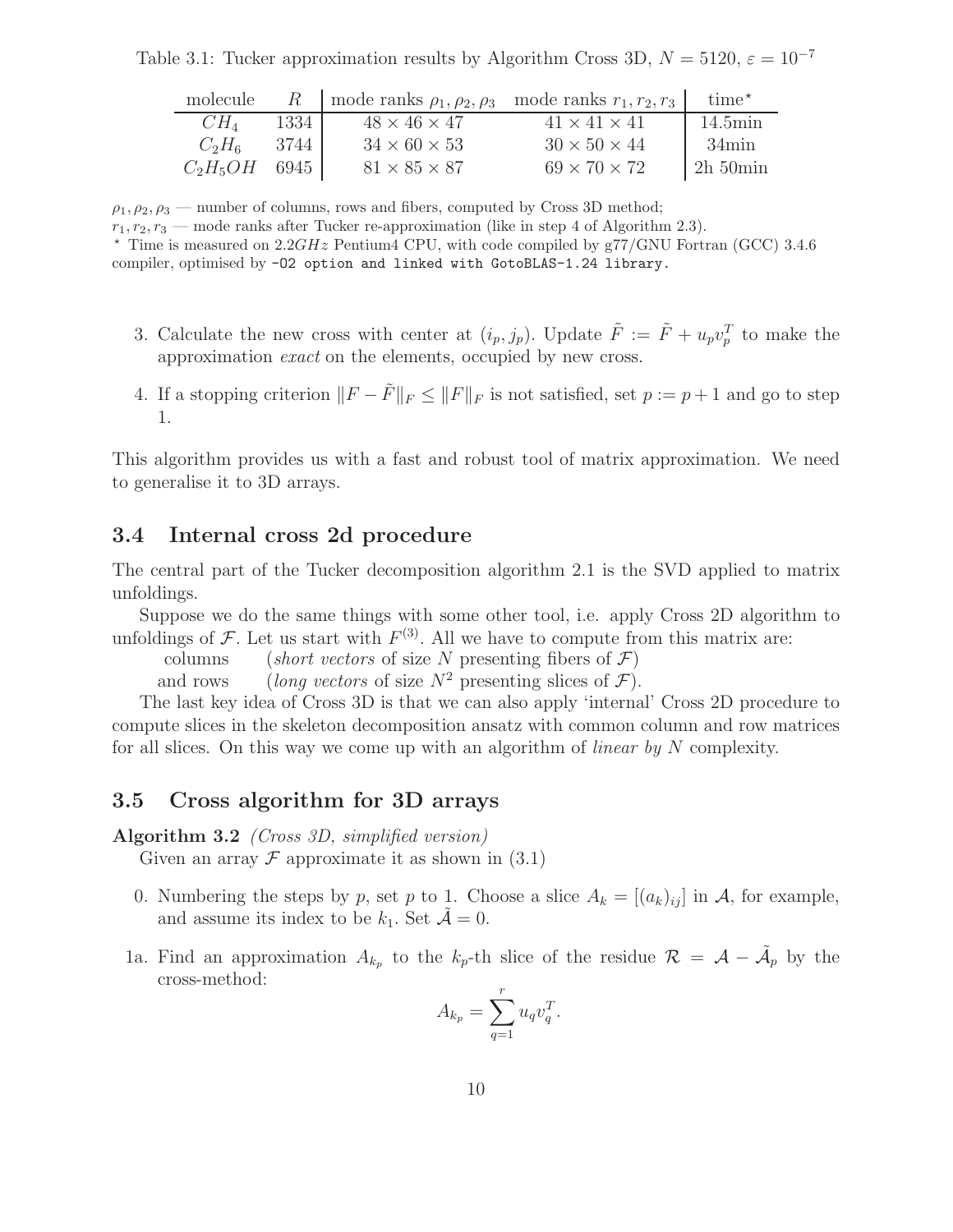- 1b. Find the largest magnitude element in the matrix  $A_{k_p}$ , let it be located at  $(i_p, j_p)$ .
- 2. Compute the vector w corresponding to the fiber of R with index  $(i_p, j_p)$

$$
w_k = \mathcal{R}_{i_p,j_p,k},
$$

perform the scaling

$$
w:=w/w_{k_p}
$$

and find in  $w$  the largest magnitude element from those whose index is not equal to  $k_p$ . Suppose it is located at the  $k_{p+1}$ -th position of w.

3. Compute a new approximation:

$$
\tilde{\mathcal{A}} := \tilde{\mathcal{A}} + A_{k_p} \times w = \tilde{\mathcal{A}} + \left(\sum_{q=1}^r u_q v_q^T\right) \times w = \tilde{\mathcal{A}} + \sum_{q=1}^r u_q \times v_q \times w.
$$

4. Check accuracy on a sample of untouched entries. If it is not satisfactory, then set  $p := p + 1$ , and go to step 1.

This algorithm is linear by N (but every computation of array element  $f_{ijk}$  requires R flops, so overall complexity is  $\mathcal{O}(NR)$ . However, it is far from being robust. We have to solve a lot of interesting matrix problems (for example, at step 1b we need to find a maximum element of a matrix from its low-rank format) and implement a bunch of matrix tricks to boost the speed of method. You can find the mathematical background and all details of this algorithm in [21]. Notice that the so-called multigrid accelerated best orthogonal Tucker approximation of rank-R trilinear decomposition is presented in [19]. This method is proven to have linear scaling in all significant characteristics of the model,  $O(drRN)$ , where d is the dimensionality parameter and  $r$  is the Tucker rank. Extensive numerics on the trilinear and Tucker approximation of operators and functions in electronic structure calculations are presented in [2, 3].

### 3.6 Numerical results

The numerical results and timings for Cross 3D are given in Table 3.1. Comparing Cross 3D with prefiltering trilinear factors (Algorithm 2.3), we find that Cross 3D method is 3 times faster for  $C_2H_6$  and 6 times faster for  $C_2H_5OH$ . You can also compare values of 'actually computed' mode ranks  $\rho_1, \rho_2, \rho_3$  and values of mode ranks  $r_1, r_2, r_3$  after Tucker re-approximation for both methods. It is easy to note, that for Cross 3D method computed mode ranks are closer to 'real' mode ranks. This means that Cross 3D has implemented better stopping criteria, than SVD-based method, and performs less work to provide the approximation with prescribed final accuracy. We can optimistically say, that for more complicated molecules Cross 3D can give even better advance.

We also take a look at mode ranks and timings of Cross 3D approximating electron densities of different molecules with accuracies varied from  $10^{-3}$  to  $10^{-10}$ . The results are in Table 3.2.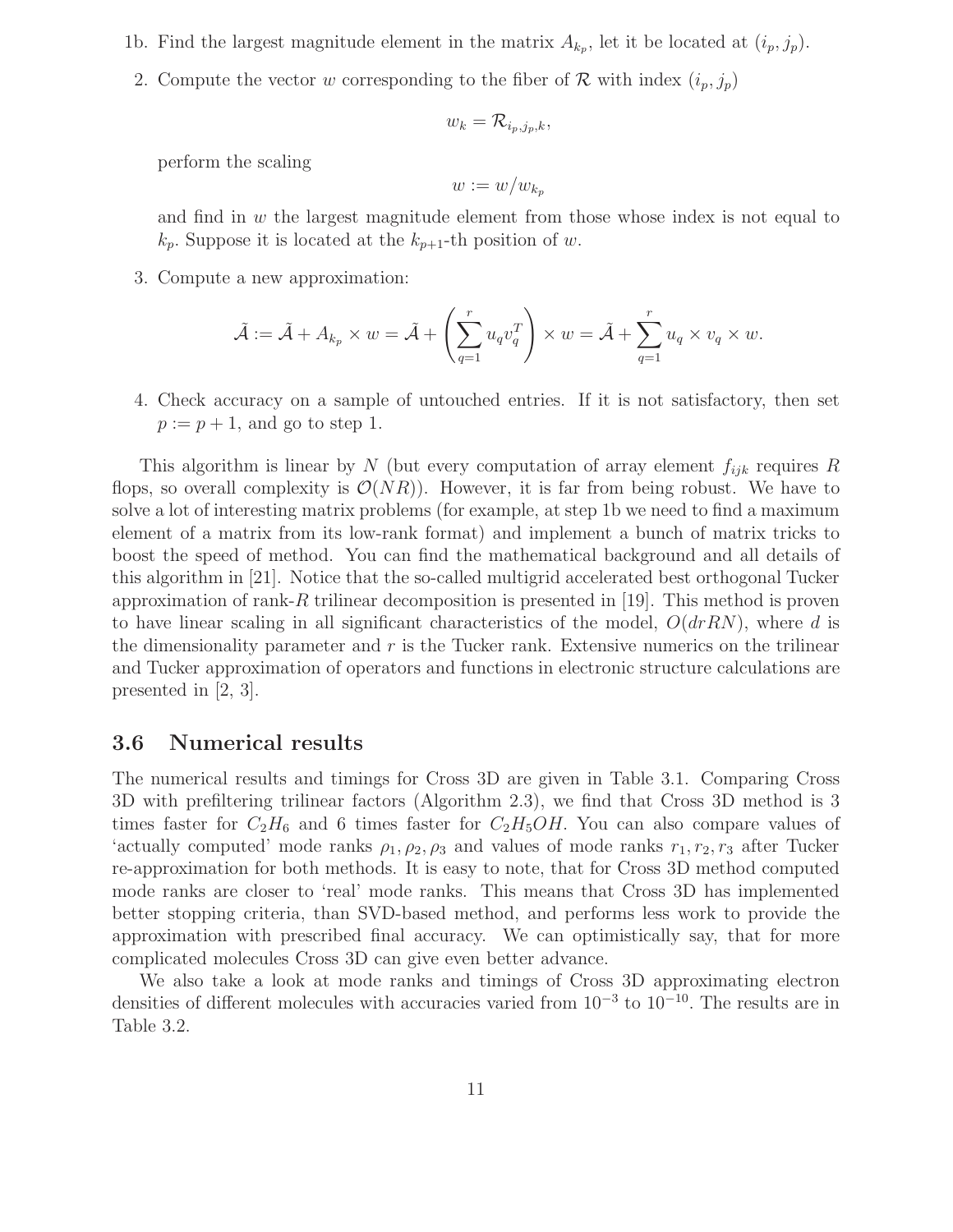Table 3.2: Tucker mode ranks and timings or different accuracies,  $N = 5120$ 

| $\varepsilon$ | $CH_4$                   |       | $C_2H_6$                            |       | $C_2H_5OH$                  |         |
|---------------|--------------------------|-------|-------------------------------------|-------|-----------------------------|---------|
| $10^{-3}$     | $14 \times 14 \times 14$ |       | $1:05^*$ 11 $\times$ 18 $\times$ 15 | 3:40  | $26 \times 26 \times 25$    | 23:15   |
| $10^{-4}$     | $20 \times 20 \times 21$ |       | 1:45 $14 \times 24 \times 21$       | 5:40  | $34 \times 35 \times 35$    | 43:00   |
| $10^{-5}$     | $28 \times 28 \times 29$ |       | 2:15 $20 \times 36 \times 30$       | 9:00  | $47 \times 47 \times 47$    | 58:45   |
| $10^{-6}$     | $35 \times 35 \times 35$ |       | 3:10 $24 \times 45 \times 37$       | 11:20 | $59 \times 60 \times 61$    | 1:24:45 |
| $10^{-7}$     | $41 \times 41 \times 41$ | 4:00  | $30 \times 50 \times 44$ 14:30      |       | $70 \times 70 \times 71$    | 2:00:00 |
| $10^{-8}$     | $49 \times 48 \times 48$ | 5:30  | $37 \times 60 \times 52$ 20:10      |       | $83 \times 82 \times 85$    | 2:47:30 |
| $10^{-9}$     | $55 \times 55 \times 55$ | 7:20  | $45 \times 69 \times 59$ 27:30      |       | $95 \times 93 \times 98$    | 3:41:40 |
| $10^{-10}$    | $60 \times 60 \times 60$ | 10:20 | $52 \times 78 \times 67$ 32:00      |       | $105 \times 104 \times 110$ | 4:48:10 |

 $\star$  Time is given as [hh]:mm:ss. It is measured on  $3.2GHz$  Pentium4 CPU, with code compiled by ifort (IFORT) 9.0 20060120 Fortran compiler, optimised by -O3 -tpp7 -axW -aW options and linked with GotoBLAS-1.24 library.

Table 4.1: Tucker approximation results by the multigrid Cross 3D,  $N = 5120$ ,  $\varepsilon = 10^{-7}$ 

|                 |        | molecule R size of VIP sets $\rho_1, \rho_2, \rho_3$ mode ranks $r_1, r_2, r_3$ time <sup>*</sup> |                          |                  |
|-----------------|--------|---------------------------------------------------------------------------------------------------|--------------------------|------------------|
| $CH_4$          | 1334   | $61 \times 70 \times 71$                                                                          | $41 \times 41 \times 41$ | $5\text{min}$    |
| $C_2H_6$        | - 3744 | $61 \times 76 \times 64$                                                                          | $30 \times 50 \times 44$ | $12.5\text{min}$ |
| $C_2H_5OH$ 6945 |        | $87 \times 113 \times 146$                                                                        | $68 \times 70 \times 72$ | 1hour            |

 $\star$  Time is measured on 2.2GHz Pentium4 CPU, with code compiled by g77/GNU Fortran (GCC) 3.4.6 compiler, optimised by -O2 option and linked with GotoBLAS-1.24 library.

# 4 A miltigrid version of the cross 3D algorithm

The cross 3D algorithm computes the  $(r_1, r_2, r_3)$  Tucker approximation of a data array from some  $r_1$  columns,  $r_2$  rows and  $r_3$  fibers of data array. These columns, rows and fibers can be referrred to as "very important vectors", or shortly "VIP vectors". A tricky part is how to choose the VIP vectors. However, if we knew the positions of these vectors in the data array, our work would be almost done. Since the data is quite smooth, we can probably take some information using a coarser grid. A multigrid accelerated best orthogonal Tucker approximation is presented in [19]. It seems just natural to accommodate this sort of idea into the general version of the cross 3D algorithm.

Suppose we are to find the Tucker approximation for a discretization of  $F(x, y, z)$  on a grid (1.1) with  $N = N_L = n_0 2^L$ . To speed up computations, we can first apply Cross 3D to a similar discretization of the same function on a coarser grid with  $N = n_0 2^{L-1}$ , remember the indices or coordinates  $(y, z), (z, x)$  and  $(x, y)$  of the VIP columns, rows and fibers, and then exploit these already known indices when computing the Tucker approximation for the data array with  $N = N_L$ . Thus we repeat Cross 3D for a sequence of grids but so that it works faster due to some additional information taken from the coarser grids.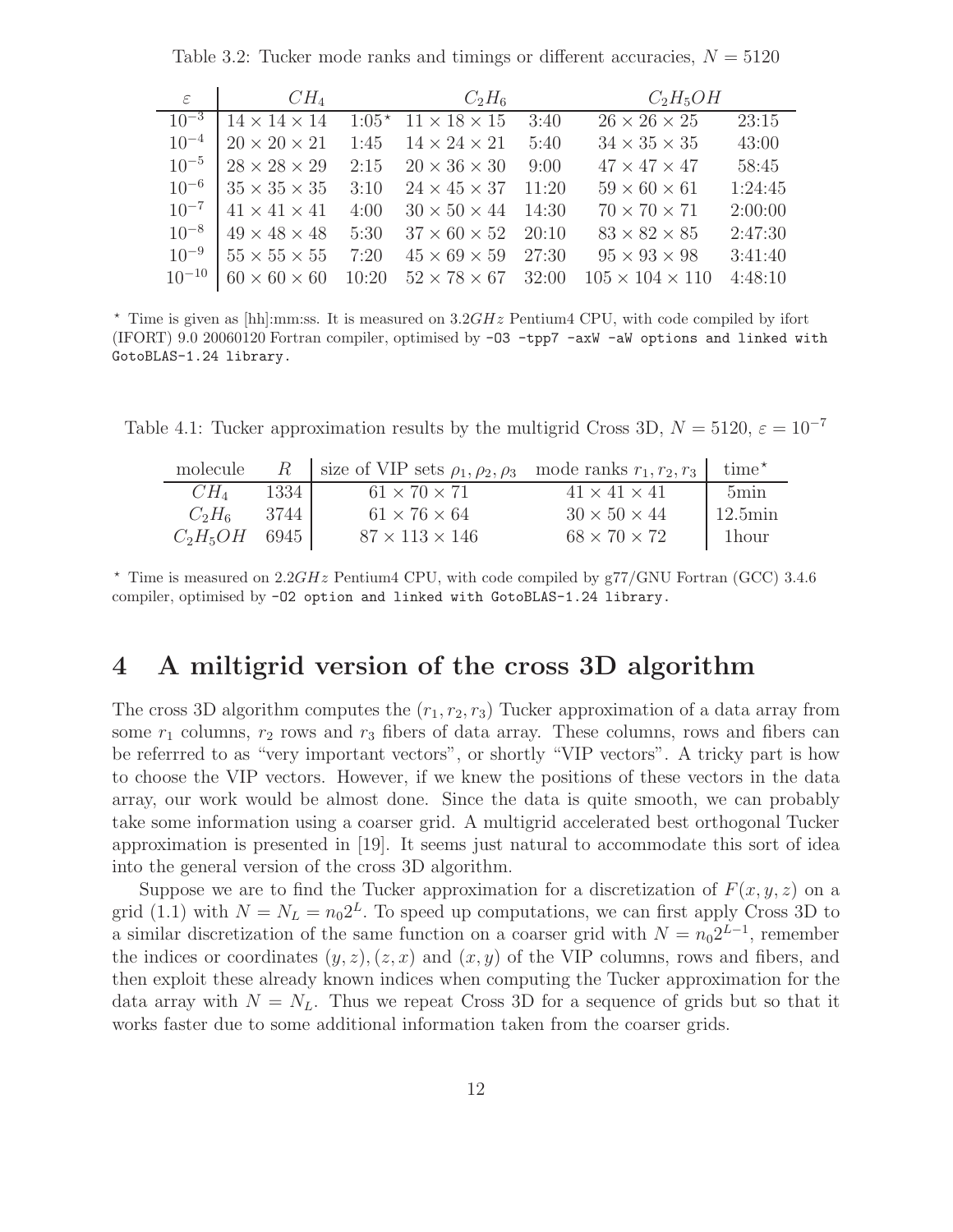#### Algorithm 4.1 (Cross 3D, multigrid version)

- 0. Start with a grid of size  $N = N_l = n_0 2^l$  with  $l = l_0$ . Apply Algorithm 3.2 to compute the Tucker approximation  $\tilde{\mathcal{F}}^{[l_0]}$  for  $\mathcal{F}^{[l_0]} = [f(x_i, y_j, z_k)]$ . Acquire and retain the positions of  $\rho_1$  rows,  $\rho_2$  columns and  $\rho_3$  fibers computed by Cross 3D as VIP sets  $\mathfrak{I}_1, \mathfrak{I}_2$  and  $\mathfrak{I}_3$ .
- 1. Consider a next-level grid with  $N = N_{l+1}$ . Array  $\mathcal{F}^{[l]}$  from the previous level is a subarray of  $\mathcal{F}^{[l+1]} = [f(x_i, y_j, z_k)]$  with all indices  $i, j, k$  even. To find the positions of good mode vectors in  $\mathcal{F}^{[l+1]}$ , multiply all indices in VIP sets  $\mathfrak{I}_1, \mathfrak{I}_2$  and  $\mathfrak{I}_3$  by two. Compute them and from matrices  $U, V, W$  as a non-orthogonal basis for the Tucker approximation.
- 2. Othogonalize U, V and W and find maximum-volume submatrices  $U_{\Box}, V_{\Box}$  and  $W_{\Box}$  in them (a suitable algorithm is presented in [13, 20, 21]). Compute a subarray  $\mathcal{F}_{\Box} = [f_{ijk}]$ with indices  $i, j, k$  corresponding to positions of  $U_{\Box}$  in  $U, V_{\Box}$  in  $V$  and  $W_{\Box}$  in W respectively. Compute the Tucker approximation  $\tilde{\mathcal{F}}$  with the factors U, V, W, so that it is *exact* on the elements of  $\mathcal{F}_{\Box}$ :

$$
\tilde{\mathcal{F}}^{[l]}=\mathcal{G}\times_1 U\times_2 V\times_3 W,\qquad \mathcal{G}=\mathcal{F}_\Box\times_1 U_\Box^{-1}\times_2 V_\Box^{-1}\times_3 W_\Box^{-1}.
$$

- 3. Use the approximation  $\tilde{\mathcal{F}}^{[l]}$  as an initial guess to start Cross 3D for the next-level grid. On return we have an updated approximation  $\tilde{\mathcal{F}}^{[l]}$  and additionally computed  $\rho_1^{[l]}$  $_1^{\lbrack t\rbrack}$  rows,  $\rho_2^{[l]}$  $\frac{[l]}{2}$  columns and  $\rho_3^{[l]}$  fibers. Add the positions of these additional vectors to VIP sets  $\mathfrak{I}_1, \mathfrak{I}_2$  and  $\mathfrak{I}_3$ . Set  $\rho_p := \rho_p + \rho_p^{[l]}, p = 1, 2, 3$ .
- 4. Set  $l := l + 1$  and if  $l < L$ , go back to step 1.

This algorithm is linear in N, R and  $\max(r_1, r_2, r_3)$ ,, where  $r_1, r_2, r_3$  are the Tucker mode ranks. For smooth functions  $F(x, y, z)$  this multigrid version outperforms the standard Cross 3D. It can be also used to define the optimal grid size N for a given approximation accuracy  $\varepsilon$  without an a priori information about the smoothness of  $F(x, y, z)$ .

The numerical results and timings are given in Table 4.1. Note that sizes of VIP sets  $\rho_1, \rho_2, \rho_3$  are considerably large. This may signify that some of VIP vectors obtained from low levels are not very good as approximations on finer levels. Some filtering of sets  $\mathfrak{I}_1, \mathfrak{I}_2, \mathfrak{I}_3$ can be applied on Step 3, but this still needs to be studied in more detail. Nevertheless, the current version of the multigrid Cross 3D algorithm is 3 times faster than the standard Cross 3D for all considered molecules. It is also interesting to compare timings of the multigrid Cross 3D (given in Table 4.2) and timings of the plain Cross 3D (Table 3.2) for different accuracies and molecules.

Acknowledgements. The authors are appreciative to M. Phil. S. R. Chinnamsettey (MPI MIS, Leipzig) for providing the numerical data obtained from MOLPRO package.

## References

[1] R. A. Harshman, Foundations of the Parafac procedure: Models and conditions for an explanatory multimodal factor analysis, UCLA Working Papers in Phonetics. V. 16. P. 1-84(1970).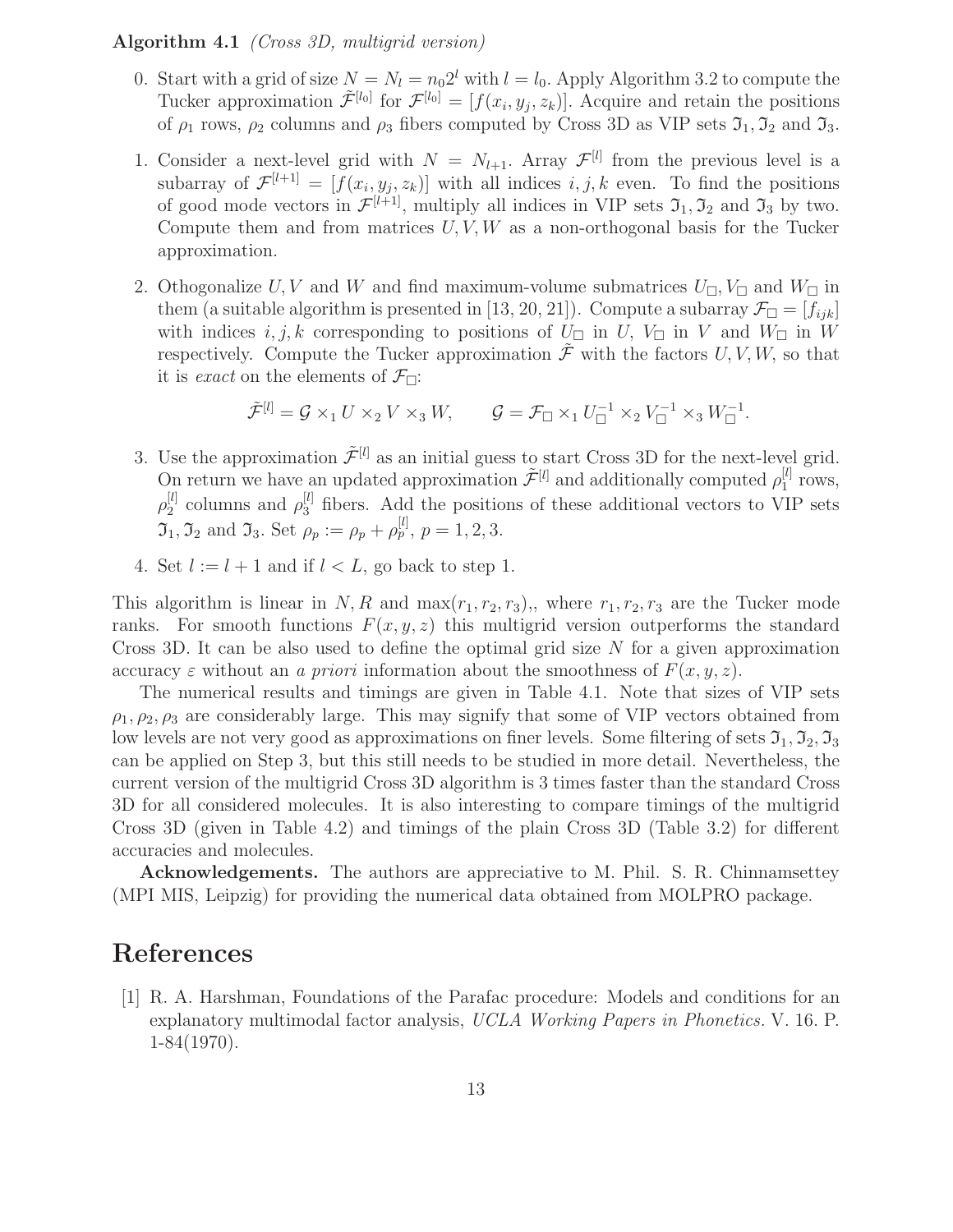Table 4.2: Sizes of VIP sets and timings on different accuracies,  $N = 5120$ 

| $\varepsilon$ | $CH_4$                            |      | $C_2H_6$                   |       | $C_2H_5OH$                  |         |
|---------------|-----------------------------------|------|----------------------------|-------|-----------------------------|---------|
| $10^{-3}$     | $38 \times 19 \times 35$ $1:00^*$ |      | $33 \times 40 \times 21$   | 3:25  | $38 \times 37 \times 47$    | 07:00   |
| $10^{-4}$     | $35 \times 43 \times 33$ 1:15     |      | $23 \times 41 \times 38$   | 3:00  | $59 \times 52 \times 66$    | 11:00   |
| $10^{-5}$     | $55 \times 42 \times 50$ 1:50     |      | $34 \times 51 \times 50$   | 3:50  | $71 \times 72 \times 79$    | 16:20   |
| $10^{-6}$     | $58 \times 59 \times 55$ 2:20     |      | $52 \times 66 \times 63$   | 6:00  | $89 \times 94 \times 99$    | 25:10   |
| $10^{-7}$     | $69 \times 62 \times 69$ 3:10     |      | $56 \times 71 \times 68$   | 7:30  | $108 \times 92 \times 135$  | 38:00   |
| $10^{-8}$     | $79 \times 74 \times 85$ 4:50     |      | $60 \times 84 \times 82$   | 9:10  | $127 \times 123 \times 136$ | 58:00   |
| $10^{-9}$     | $91 \times 81 \times 82$          | 5:40 | $69 \times 102 \times 87$  | 12:20 | $136 \times 135 \times 164$ | 1:25:10 |
| $10^{-10}$    | $99 \times 98 \times 99$          | 7:20 | $84 \times 103 \times 129$ | 19:20 | $176 \times 166 \times 161$ | 2:04:20 |

 $\star$  Time is given as [hh]:mm:ss. It is measured on  $3.2GHz$  Pentium4 CPU, with code compiled by ifort (IFORT) 9.0 20060120 Fortran compiler, optimised by -O3 -tpp7 -axW -aW options and linked with GotoBLAS-1.24 library.

- [2] S.R. Chinnamsetty, M. Espig, W. Hackbusch, B.N. Khoromskij and H.-J- Flad: Optimal Kronecker tensor-product approximation in quantum chemistry. J. Chem. Phys. 127, 084110 (2007).
- [3] S.R. Chinnamsetty, H.-J- Flad, V. Khoromskaia and B.N. Khoromskij: Tensor decomposition in electronic structure calculations on Cartesian grids. MPI MIS 65, Leipzig 2007 (submitted).
- [4] P. Comon, Tensor decomposition: State of the Art and Applications, IMA Conf. Math. in Signal Proc. Warwick, UK, Dec. 18-20, 2000. http://www.i3s.fr/~comon/FichiersPs/ima2000.ps
- [5] J. D. Caroll, J. J. Chang, Analysis of individual differences in multidimensional scaling via n-way generalization of Eckart-Young decomposition, Psychometrica. V.35. P. 283- 319(1970).
- [6] R. Bro, PARAFAC: Tutorial and applications Chemom. Intelligent Lab. Systems., V. 38. pp. 149-171 (1997).
- [7] G. Beylkin, M.M. Mohlenkamp, Numerical operator calculus in higher dimensions, PNAS, V. 99, No. 16, pp. 10246-10251(2002)
- [8] M. A. O. Vasilescu, D. Terzopoulos, Multilinear Image Analysis for Facial Recognition, Proc. of Int. Conf. on Pattern Recognition (ICPR 2002), V. 2, Quebec City, Canada, Aug, pp. 511-514 (2002).
- [9] M. Bebendorf, Approximation of boundary element matrices, Numer. Math., V. 86, No. 4, P. 565–589 (2000).
- [10] L. De Lathauwer, B. De Moor and J. Vandewalle, A multilinear singular value decomposition, SIAM J. Matrix Analysis Appl., 21, pp. 1253–1278 (2000).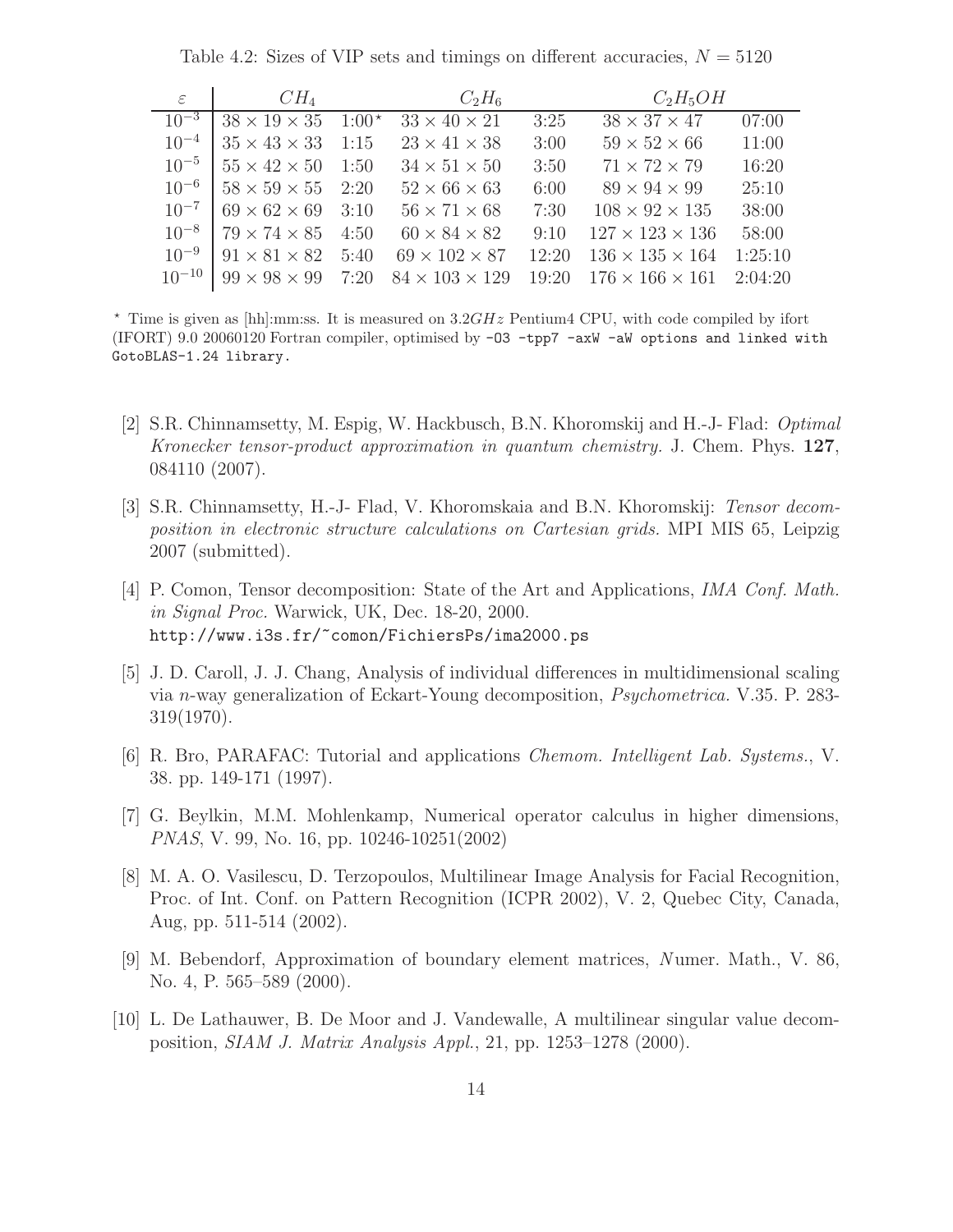- [11] L. De Lathauwer, B. De Moor and J. Vandewalle, On best rank-1 and rank-  $(R_1, R_2, ..., R_N)$  approximation of high-order tensors, *SIAM J. Matrix Analysis Appl.*, 21, pp. 1324–1342 (2000).
- [12] H.-J. Flad, W. Hackbusch, B.N. Khoromskij, and R. Schneider: Concept of data-sparse tensor-product approximation in many-particle modeling. MPI MIS 3, Leipzig 2008 (submitted).
- [13] S. A. Goreinov, Pseudoskeleton approximations of block matrices generated by asymptotically smooth kernels, Ph. D. Thesis, INM RAS, 2001 (in Russian).
- [14] W. Hackbusch, B.N. Khoromskij, and E. Tyrtyshnikov: Hierarchical Kronecker tensorproduct approximation. J. Numer. Math. 13 (2005), 119-156.
- [15] R.J. Harrison, G.I. Fann, T. Yanai, Z. Gan, and G. Beylkin: Multiresolution quantum chemistry: Basic theory and initial applications. J. Chem. Phys., 121 (23): 11587-11598, 2004.
- [16] B.N. Khoromskij: *Structured Rank-* $(r_1, ..., r_d)$  *Decomposition of Function-related Ten*sors in  $\mathbb{R}^d$ . Comp. Meth. in Applied Math., 6 (2006), 2, 194-220.
- [17] B. N. Khoromskij: On tensor approximation of Green iterations for Kohn-Sham equations. Computing and Visualization in Scince, 11:259-271 (2008); DOI:10.1007/s00791- 008-0097-x, 2008.
- [18] B.N. Khoromskij and V. Khoromskaia: Low Rank Tucker Tensor Approximation to the Classical Potentials. Central European J. of Math., 5(3) 2007, 1-28.
- [19] B.N. Khoromskij and V. Khoromskaia: Multigrid Accelerated Tensor Approximation of Function Related Multi-dimensional Arrays. Prepriont 40, MPI MIS, Leipzig 2008 (SIAM J. Sci. Comp., submitted).
- [20] D. V. Savostyanov, Polilinear approximation of matrices and integral equations, Ph. D. Thesis, INM RAS, 2006 (in Russian).
- [21] I. V. Oseledets, D. V. Savostianov, E. E. Tyrtyshnikov, Tucker dimensionality reduction of three-dimensional arrays in linear time,  $SIMAX$ , 30, 3, 939-956 (2008).
- [22] S. A. Goreinov, E. E. Tyrtyshnikov, The maximal-volume concept in approximation by low-rank matrices, Contemporary Mathematics, V. 208, P. 47–51 (2001).
- [23] S. A. Goreinov, E. E. Tyrtyshnikov, N. L. Zamarashkin, A theory of pseudo–skeleton approximations, Linear Algebra Appl. 261, P. 1–21 (1997).
- [24] D. V. Savostyanov, Mosaic-skeleton approximations, Master Thesis, INM RAS, 2001 (in Russian).
- [25] E. E. Tyrtyshnikov, Mosaic–skeleton approximations, Calcolo, V. 33 (1-2), P. 47–57 (1996).